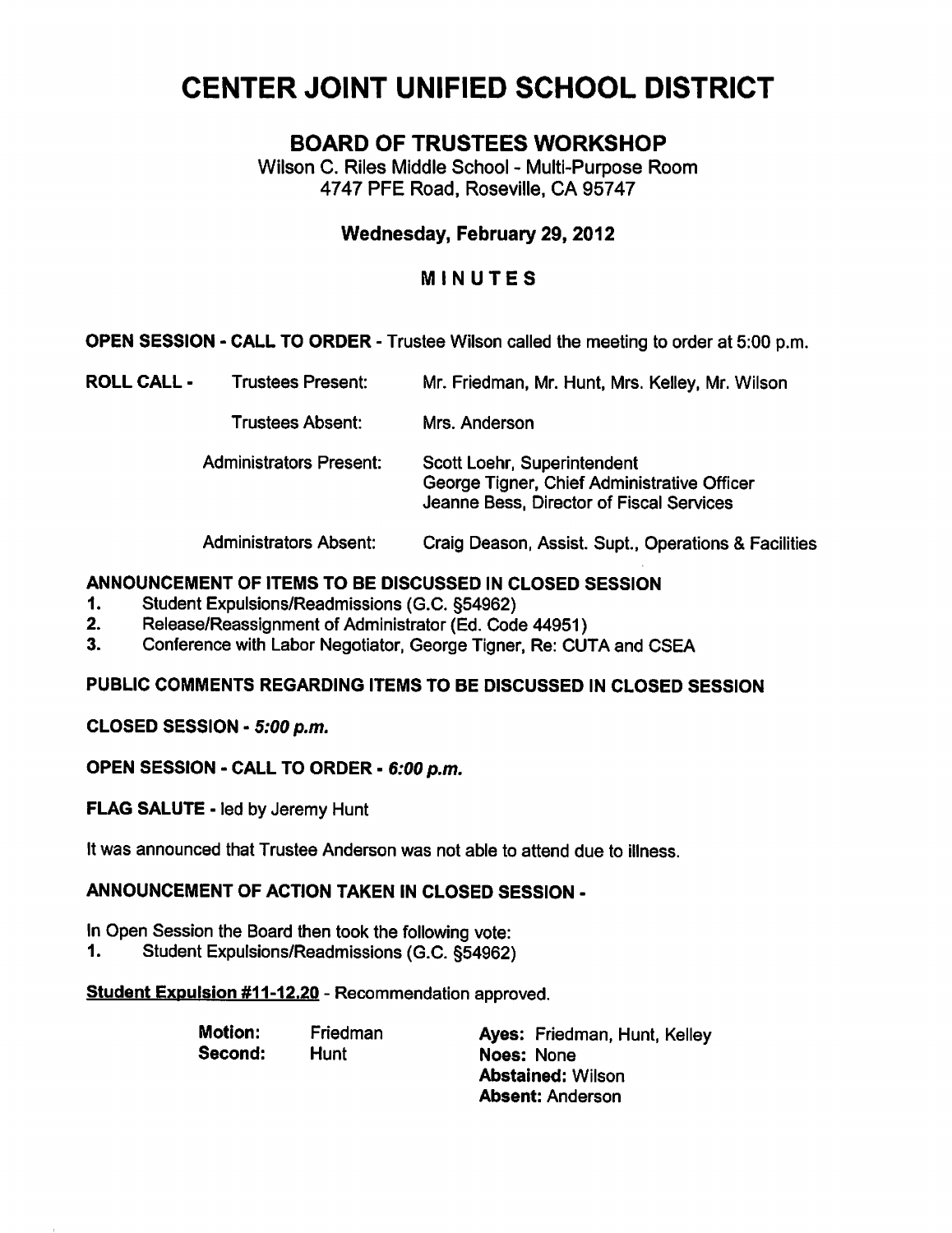2/29/11 Special Meeting Page 2

#### Student Expulsion #11-12.21 - Recommendation approved.

| <b>Motion:</b> | Friedman | Ayes: Friedman, Hunt, Kelley |
|----------------|----------|------------------------------|
| Second:        | Hunt     | Noes: None                   |
|                |          | <b>Abstained: Wilson</b>     |
|                |          | <b>Absent: Anderson</b>      |

It was announced that the Board voted in Closed Session and took the following action:

| 2. | Release/Reassignment of Administrator (Ed. Code 44951) |                  |
|----|--------------------------------------------------------|------------------|
|    | Resolution #9/2011-12:                                 | Ayes: 4          |
|    |                                                        | Noes: 0          |
|    |                                                        | <b>Absent: 1</b> |

ADOPTION OF AGENDA - approved adoption of agenda as presented.

| <b>Motion:</b> | Friedman | Ayes: Friedman, Hunt, Kelley, Wilson |
|----------------|----------|--------------------------------------|
| Second:        | Kelley   | Noes: None                           |
|                |          | <b>Absent: Anderson</b>              |

#### PUBLIC COMMENTS

Kay Morrison, teacher, shared her concerns with more cuts to the certificated staff.

Don Swails shared his concerns with the budget cuts. He asked about transportation cuts as well as the list of cuts listed in this agenda that pertained to McClellan High School. Mr. Loehr noted that the transportation money has been reinstated and a list of cuts was updated this morning, with only 1 FTE on the list from McClellan.

Dave Myers, teacher at Riles MS, shared his concerns with the cuts to the music program at Riles and in the district.

Caryn Kennedy, teacher, shared her concerns with 21.5 FTE on the cut list when recommendations had been given at a prior meeting to help meet the goal.

Joelle Freitas, parent, noted that there is an average of 16% of Kindergarteners falling behind. She asked the board what they were going to do next year when they fall further behind in first grade. She asked that they make it a quality education.

Trustee Wilson agreed with what she said and noted that the further the younger ones falls behind, the further he or she will be behind. He stated that we are dealing with what is coming down from the state. Eventually some of these will not go through, but we do have to do this by March 15 because the state said so.

Trustee Friedman noted that is is tremendous that everyone is here tonight. He asked that people call their elected officials and let them know that education is a priority.

Heather Woods, CUTA President and CHS teacher, noted that she hoped that between March 15 -May 15 they could work with the district to keep cuts away from the classroom.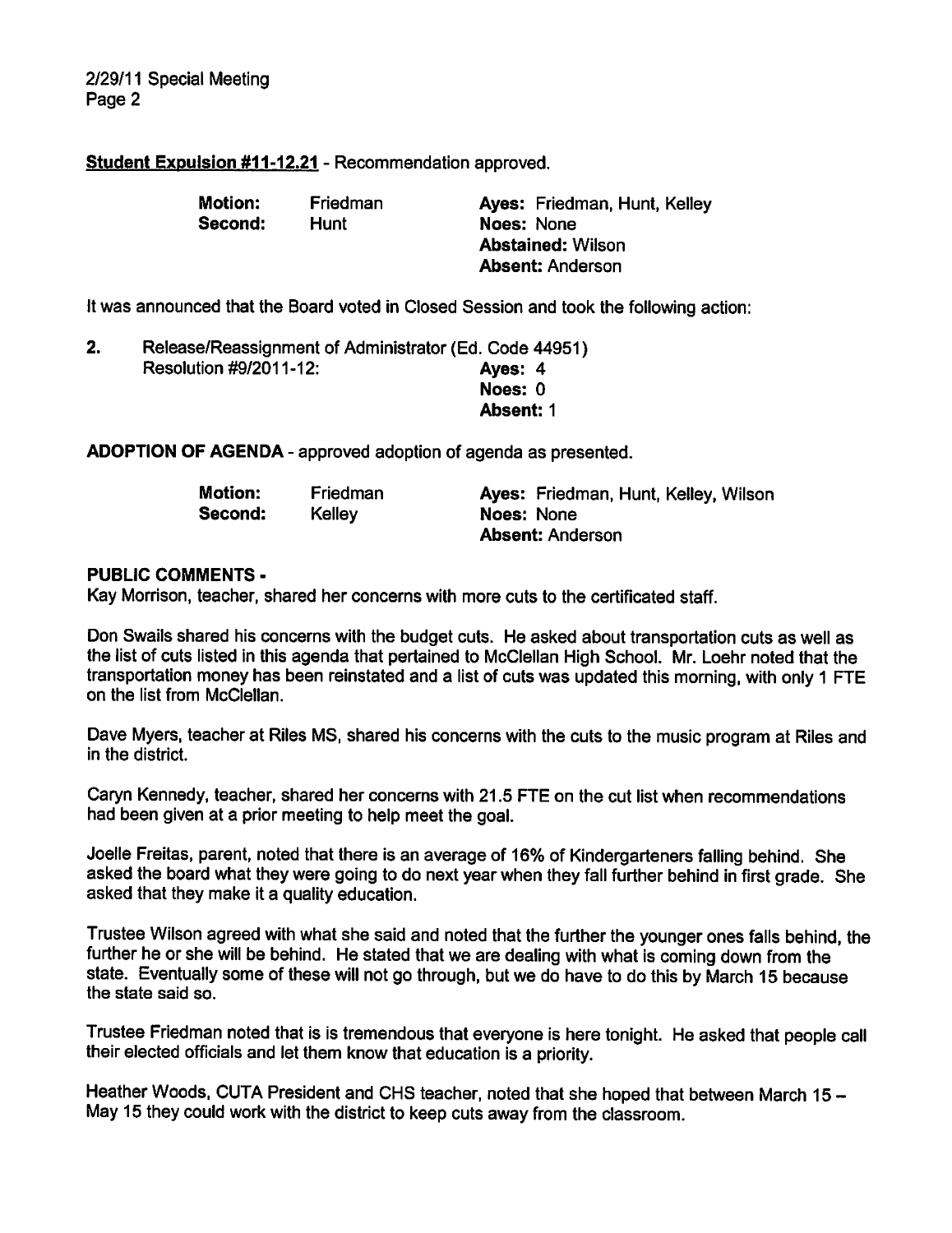2/29/11 Special Meeting Page 3

#### PUBLIC COMMENTS (continued)

Marc Allaman, teacher at Center HS, asked that everyone remember the dream that we created when we built Center High School 30 years ago. He asked everyone "What have we done to help that dream?"

Kim Baioni, teacher at McClellan HS, asked everyone in the room who was there to support MHS to stand. She noted that they were concerned when they saw the original cut list that came out on Friday. She then noted that she doesn't know how the program could run without a math teacher at their campus. She also shared her concern with the possibility of changing the school to an online school.

Joseph Bartholomew noted that not everyone can be at a big school; some students need a smaller school. McClellan gave him what he needed.

Chris Collins, teacher at MHS, asked that they look at the number of students at the site.

Jeniffer Neider, former student at MHS, noted that they shouldn't consider closing McClellan HS.

TanJanae Parker, former student at MHS, shared her experience at McClellan and noted that it shouldn't be closed.

Corey Velez, former student at MHS, noted that McClellan was the best for her. Teachers showed an interest in her, gave her direction, and helped her. She noted that it makes her worried about the future if we are cutting 1 or 2 teachers from its staff.

Sir James Jenkins, former student, spoke about his time at MHS and the encouragement he received from staff there.

Krystle Namet, former MHS student and Student Board Rep, stated that she remembers the meetings during the 2002-2003 school year and understands that it is not entirely the Boards' fault that the cuts need to be made; it comes directly from the state. She did note that if any part of the program at MHS is cut it will hurt lives.

Trustee Wilson asked Mr. Loehr how many were on the list for McClellan. It was noted that there is 1 McClellan teacher on the list. It was also noted that the independent study teacher serves the district, but is housed at MHS.

Several Husky Music students spoke about their concerns with the music program being cut at the middle school. Trustee Kelley asked the group of students if their grades have improved since being in band.

Ashlee Freitas, student, shared her concerns with cuts to the music program in the district.

Monica Parker, parent, shared her concerns with the cuts to staff at McClellan HS. She noted that this site saves lives, and her daughter is one of them.

All McClellan HS students came and stood before the Board. Many students spoke in support of McClellan HS.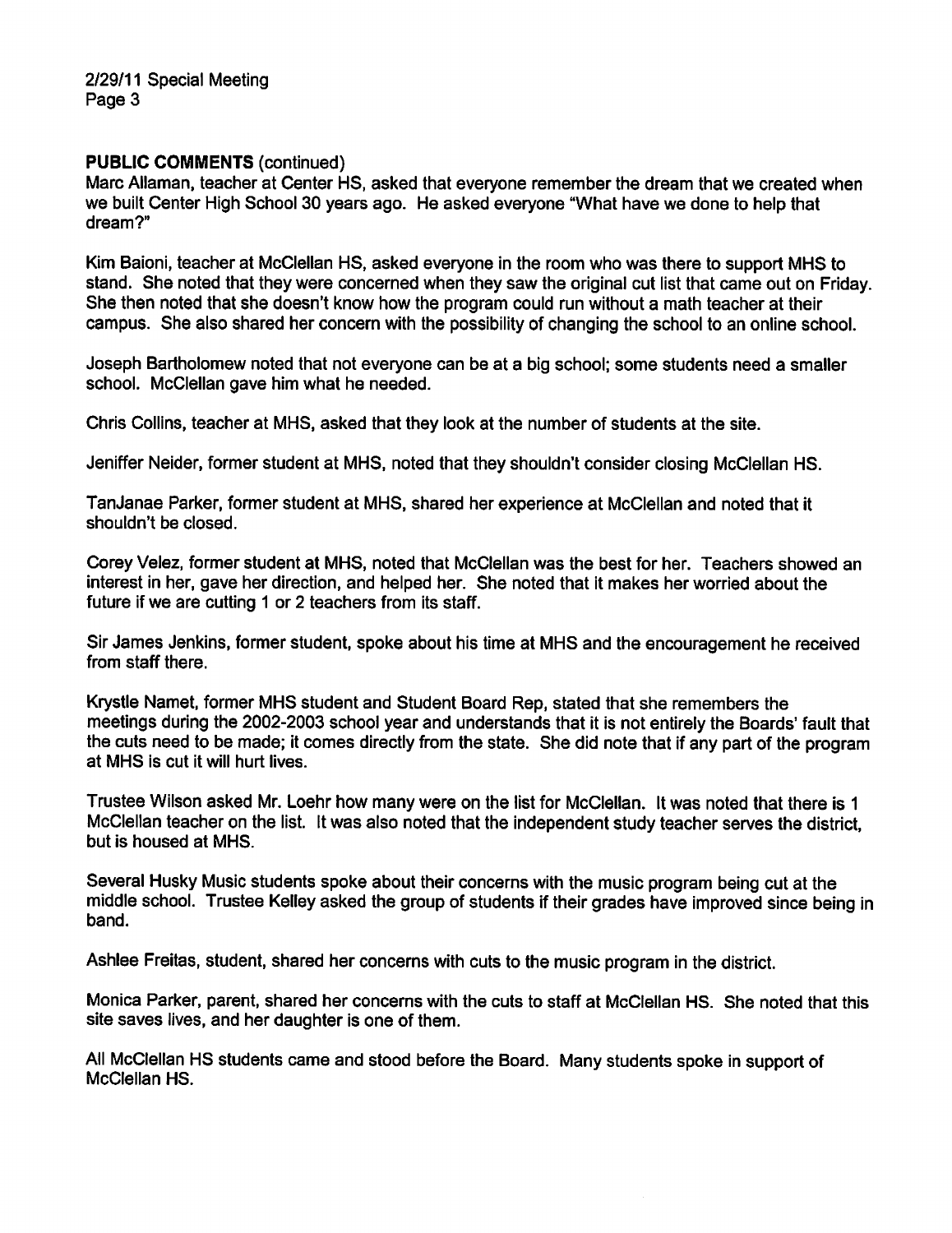#### BUSINESS ITEMS

### A. APPROVED - Resolution #8/2011-12: Reduction/Elimination of Particular Kinds of Certificated Services

Trustee Hunt asked Mr. Tigner for clarification on the position that was listed to be cut at MHS, whether or not there would still be music at Riles MS, and asked about negotiations with the certificated union.

Trustee Friedman expressed his thanks to the Riles Music students and the McClellan HS students who spoke tonight.

Trustee Kelley asked what our percentage of certificated staff cuts has been over the last few years. She also asked about the number of students versus staff at MHS.

> Motion: Friedman Ayes: Friedman, Hunt, Kelley, Wilson Second: Hunt Noes: None Absent: Anderson

#### B. 2012/13 Budget Progress

This item was a discussion item only. Mr. Loehr noted that there really wasn't anything new to report. He gave an update of what was researched for the Board after the last meeting.

- 1. District Office days of operation most, if not all, districts in the county are year round.
- 2. MHS relocating that idea was abandoned, no savings.

3. Summer School - 2012 summer school budget has been slashed; 2013 summer school has been placed on hold.

4. Athletic transportation - could be modified to only use transportation to long distance competitions.

5. Sweep non-personnel Categorical money and site allocations - has given the district \$50,000

6. CHS Athletic Trainer - \$23,000 would be saved. No other districts in the area have one. We will check with Sac State to see if we can get an intern.

7. Board was given a list of stipend positions within the district.

Trustee Wilson shared with the Board that in the past we had an athletic trainer at the cutting edge of sports medicine. He would hate to see it cut, but it was mentioned that we may be able to get an intern from CSUS.

Trustee Hunt asked if the numbers given mean we are close to \$600,000 in non-personnel cuts. Mr. Loehr said yes.

Trustee Kelley, inquired on whether or not we have spoken to the Athletic Trainer about being cut. Mr. Loehr explained that it is a contracted position, not an employee.

#### C. 2011 CSBA Delegate Assembly Election. Subreaion 6-B

There was a motion to pull this item from the table.

Motion: Friedman Second: Hunt